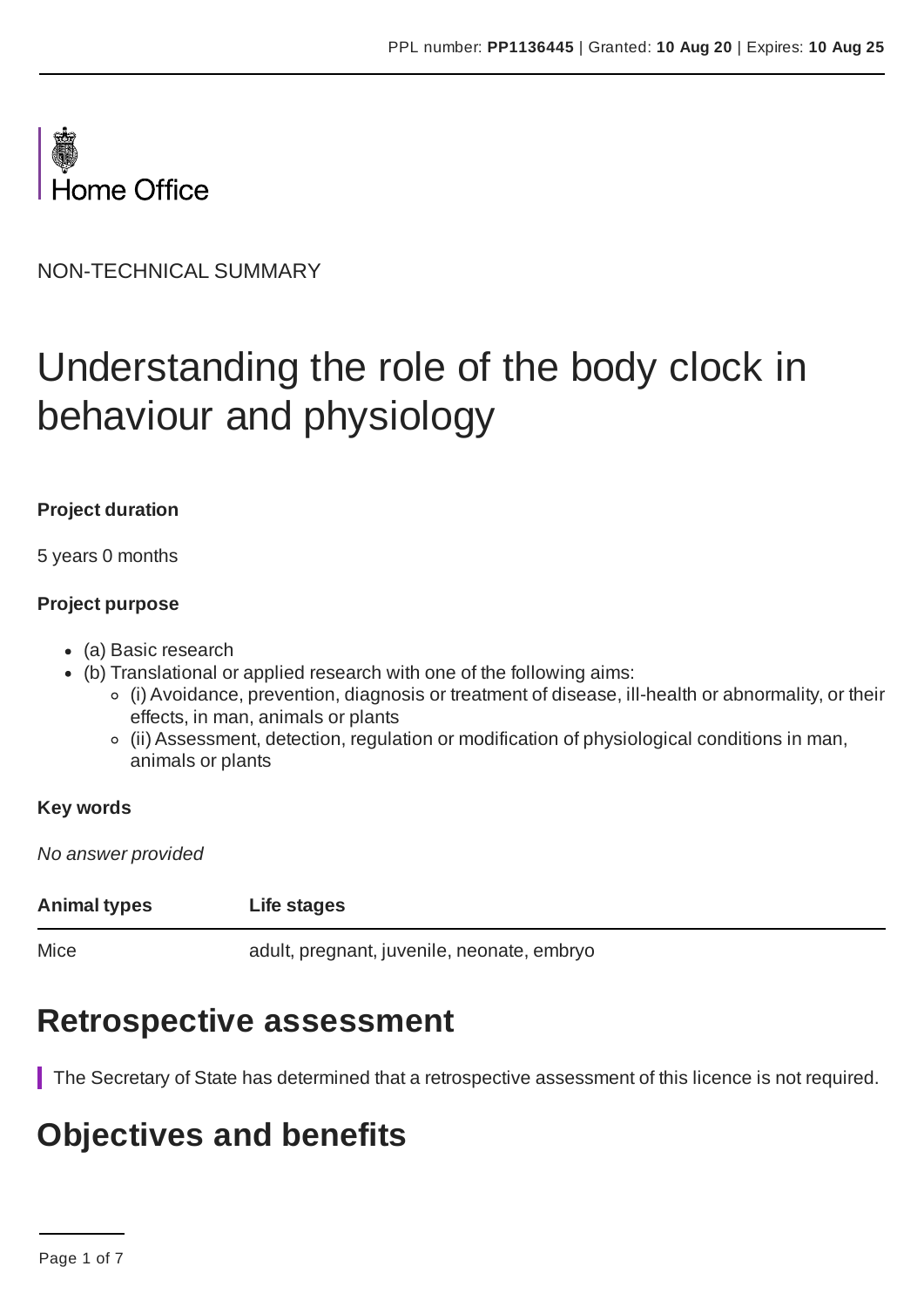#### **Description of the projects objectives, for example the scientific unknowns or clinical or scientific needs it's addressing.**

#### **What's the aim of this project?**

The aim of this work is to define how circadian timing systems (our bodies' internal clocks) regulate rhythmic physiology, energy metabolism, and our overall cardiovascular and metabolic health.

**Potential benefits likely to derive from the project, for example how science might be advanced or how humans, animals or the environment might benefit - these could be short-term benefits within the duration of the project or long-term benefits that accrue after the project has finished.**

#### **Why is it important to undertake this work?**

The circadian timing system regulates daily rhythms in virtually all aspects of our biology, from sleep/wake timing and eating habits, through to how individual cells of the body produce and use energy. Uncovering how this endogenous clock system works is fundamental to understanding not only our basic biology, but also how our health is impacted by aging and the pressures of modern life (which can undermine the normal function of our body clock). It is becoming increasingly clear that disruption of our circadian clock is detrimental to health and well-being, and has been linked to numerous disease states ranging from cancer to metabolic diseases, including type 2 diabetes and cardiovascular disease. Our work examines this link between the clock and disease states at both a cellular and whole organism level. These studies continue to reveal important events which drive pathology and identify novel approaches to improving human health and well-being.

#### **What outputs do you think you will see at the end of this project?**

**Major Benefits.** The primary outcome and benefit of this project is the advancement in understanding of how the biological timing mechanisms regulate physiology and behaviour.A specific context of our work is in the development of metabolic diseases, such as type 2 diabetes and cardiovascular disease, and how disruption of our bodies' clock system (e.g. through aspects of modern life such as shift work) contributes to these conditions. Thus, a primary output from this work is knowledge creation, which will be delivered through publication in academic journals, conference seminars, and communication with regulatory and advisory committees, the clinical community and wider public.

The potential for this research to benefit human and animal health is high, given the scale of the unmet need in clinical medicine for new ways to deal with metabolic diseases and pathologies associated with circadian dysfunction. Our work will identify key cell types and molecular pathways that initiate and propagate such disease processes. These basic science advances are essential in the long-term for medical breakthrough and therapeutic advancements. Development of therapeutic interventions (both pharmacological and non-pharmacological) which target the circadian rhythm to improve well-being is achievable. For example, outputs from our work have, and will continue to inform on the use of timed feeding, specific light interventions and improvement of behavioural routine to achieve health benefits. Benefits will include the identification of molecular targets at which new pharmaceutical products could be aimed.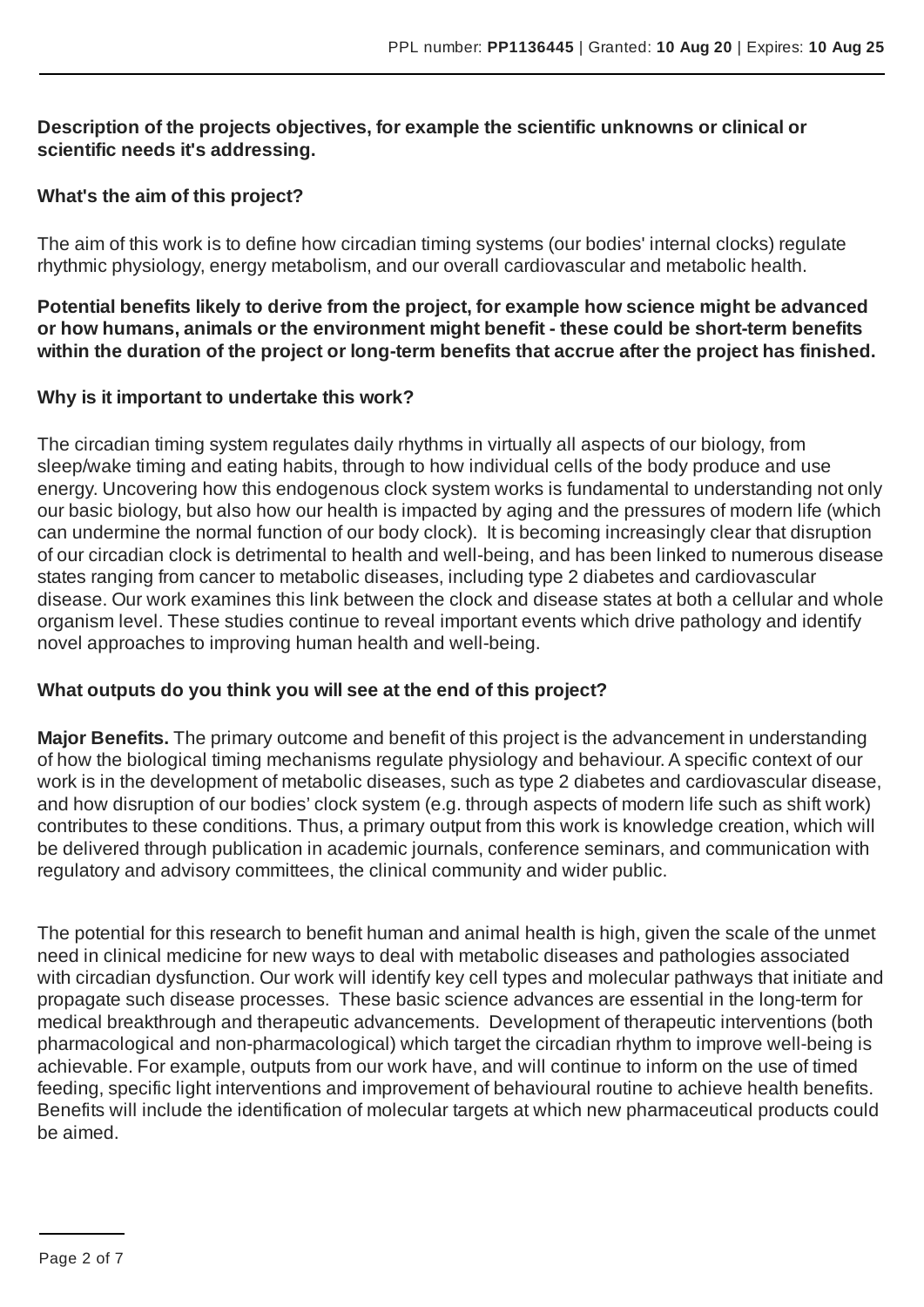The research also benefits the health and welfare of animal in the laboratory, farm and at home by providing better understanding of how environmental conditions impact on the circadian clock, and in turn downstream clock-related physiology.

Additional outputs are likely to include the development of new research methods and protocols. This may be in the form of refining and/or enhancing current methods, or through the development of new tools and approaches. Our data will be made available to other researchers in the scientific community at the earliest appropriate time, and therefore enable further/secondary use of the outputs for scientific discovery.

#### **Who or what will benefit from these outputs, and how?**

Our internal body clock is fundamental to our biology, and how we live our lives (e.g. when we eat, sleep, work, stare at computer or phone screens…) can profoundly affect our health. Our work will define new aspects of cardiovascular and metabolic physiology, reveal mechanisms of circadian clock control over physiology, and determine how clock function (and dysfunction) contributes to metabolic disease. The outcomes will inform the scientific community, health care sector, occupational health regulators, and government/industry advisory boards, and the public in general, in terms of both understanding the potential positive/negative impacts of daily routine on health, but also how light and/or food may be used to alleviate such consequences.

#### **How will you look to maximise the outputs of this work?**

We will engage with the wider scientific and clinical community through presentations at major national and international scientific meetings, and via high profile publications. To ensure the outcomes of our basic science research achieve maximum benefit, we will focus on communication and engagement with key stakeholders (healthcare sector, regulators, policy makers), the public, and relevant patient groups. We have a strong commitment to Public Understanding of Science activities, in maintaining public interest and trust in UK research, and informing the public on the latest research findings.

#### **Species and numbers of animals expected to be used**

• Mice: 13500

## **Predicted harms**

**Typical procedures done to animals, for example injections or surgical procedures, including duration of the experiment and number of procedures.**

#### **Explain why you are using these types of animals and your choice of life stages.**

We use adult mice for the vast majority of studies undertaken within this project. This includes normal control and genetically modified mice. Importantly, the systems that we are studying (the body clock, regulation of energy metabolism, and development of obesity) are well reproduced between mice and humans, and mice are therefore appropriate for this work.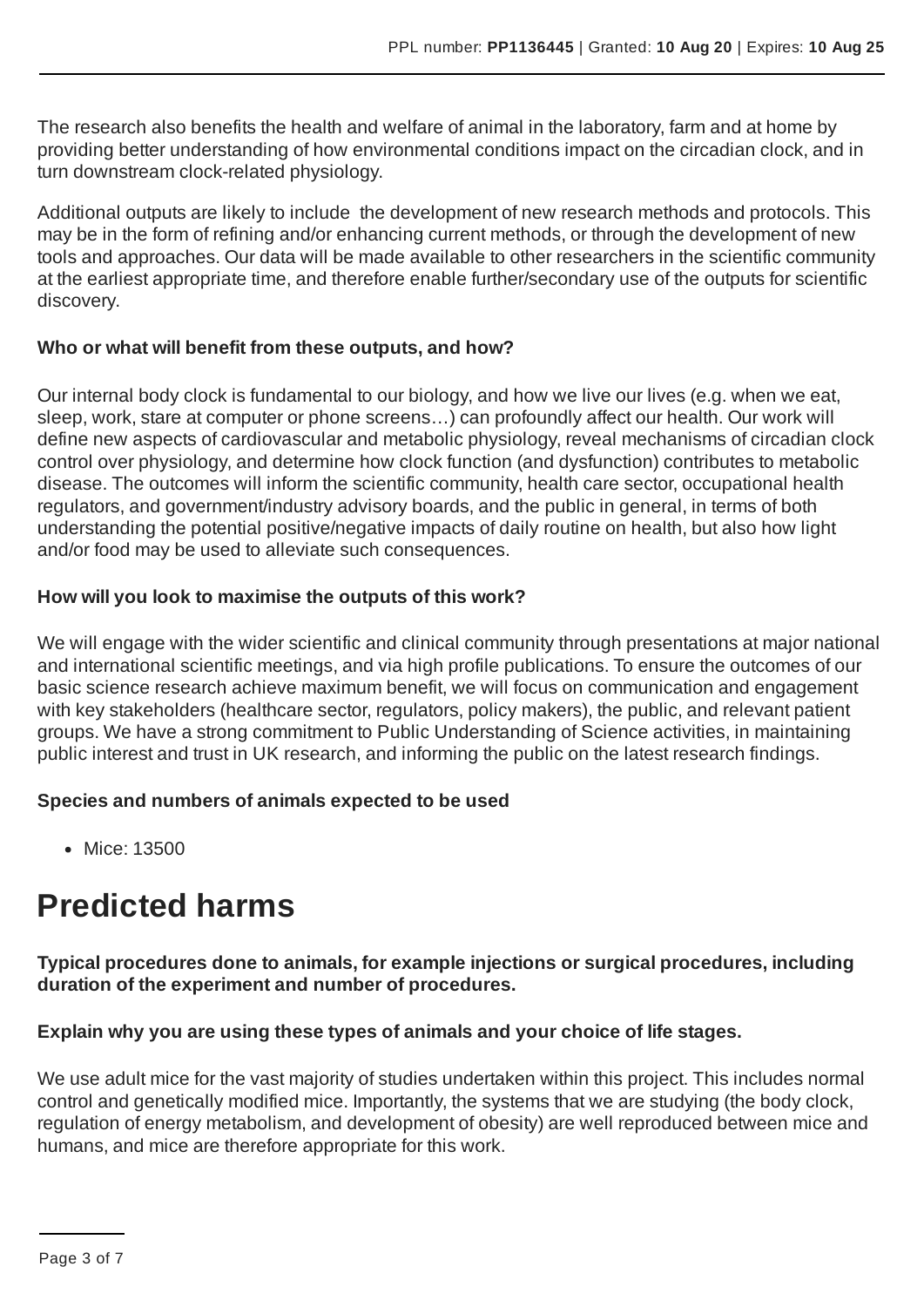#### **Typically, what will be done to an animal used in your project?**

**Common procedures** (~65% of the mice that we study will undergo one or more of these procedures). **i**) Animals may be monitored for natural behaviours under normal or altered environmental conditions (e.g. alterations in light/dark cycle, modulation of ambient temperature across a natural range, altered patterns of food availability). **ii**) Animal may undergo physiological monitoring and/or imaging using non-invasive specialist equipment. **iii**) Animals may also receive injections or have small blood samples collected. **iv**) Animals may have the amount, composition (e.g. increased fat content) or timing of their food changed.

**Rare procedures** (~12% of the mice that we study will undergo one or more of these procedures). **i**) Surgery in order to insert a device for physiological monitoring, slow release drug delivery, or to induce a change in gene expression (minor surgery with rapid recover of typically 1-3 days). **ii**) experience changes in ambient temperature (within a naturally occurring range) to assess adaptive metabolism.

In addition to these procedures, mice will be used in this project for breeding, and for provision of cells and tissues for laboratory based studies.

#### **What are the expected impacts and/or adverse effects for the animals during your project?**

Much of this work examines normal behaviours and physiological processes in the animals. Therefore, most animals experience only transient and mild adverse impact (e.g. temporary stress, discomfort, and/or weight loss) caused by alterations in their housing environment (e.g. changes in lighting cycle, ambient temperature, timing of food availability) and/or cage type. Removing food access for 1-2 days may lead to more pronounced weight loss, but this is rapidly recovered upon re-feeding.

Some animals used here will also experience transient discomfort and mild pain due to surgical implantation of monitoring devices and/or injections.

Alterations in diet composition may lead to weight gain and obesity. Over time (~4 months in mice), obesity may lead to insulin resistance and low level inflammation, akin to that observed in individuals with type 2 diabetes. This may cause subtle changes in behaviour (e.g. reduced activity), but is not associated with any suffering or distress.

#### **Expected severity categories and the proportion of animals in each category, per species.**

#### **What are the expected severities and the proportion of animals in each category (per animal type)?**

The studies to be undertaken in this project will result in a cumulative impact to the animals that are of a sub-threshold to mild (~60% of animals used) or moderate (~40% of animals used) severity rating.

#### **What will happen to animals at the end of this project?**

- Used in other projects
- Killed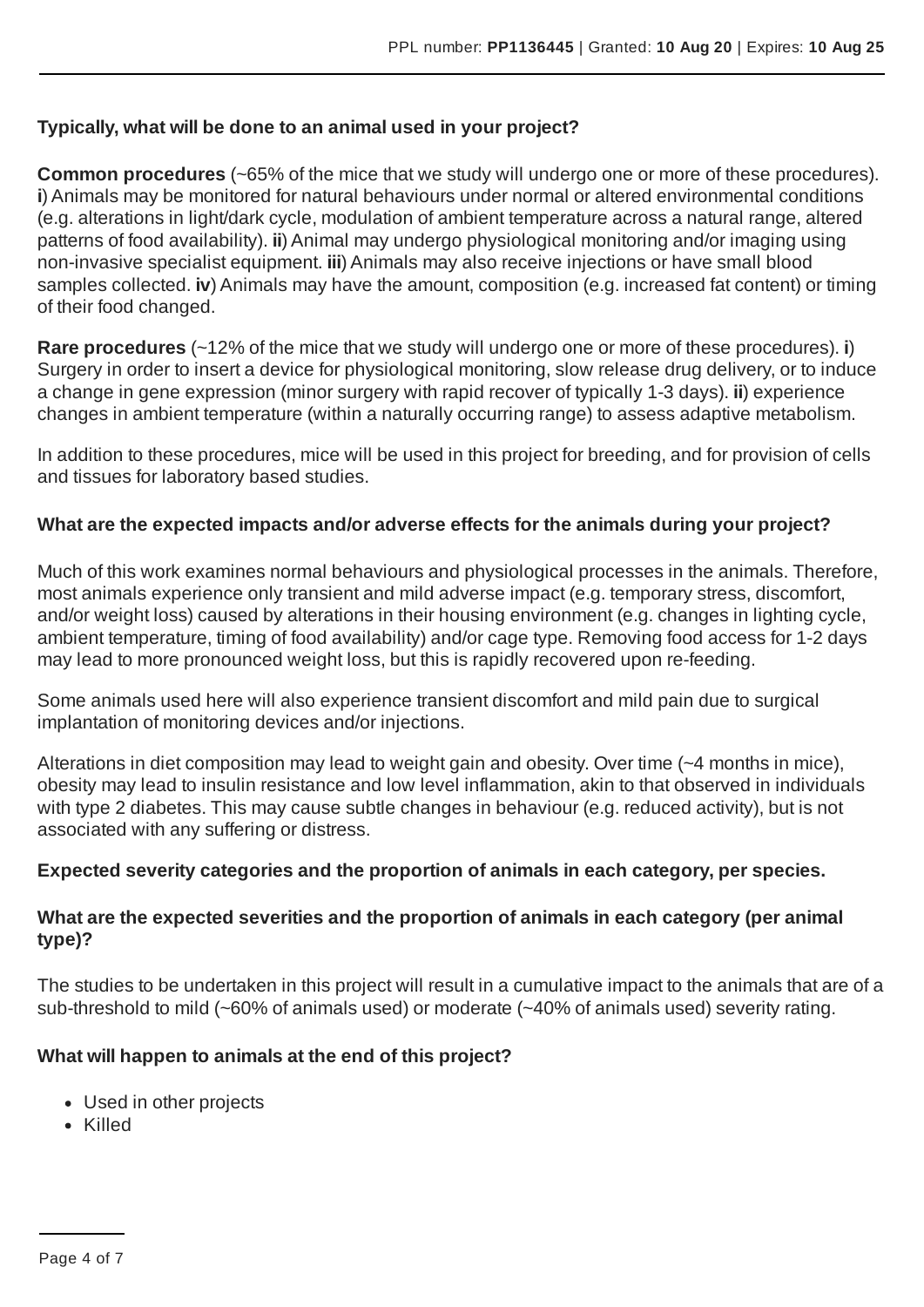## **Replacement**

**State what non-animal alternatives are available in this field, which alternatives you have considered and why they cannot be used for this purpose.**

#### **Why do you need to use animals to achieve the aim of your project?**

The diseases we are studying involve the complex interaction between multiple organ systems, and often progress over long periods of time.

#### **Which non-animal alternatives did you consider for use in this project?**

We routinely use in vitro (e.g. using cells) and information from human data resources (e.g. UK BioBank). In vitro cell/tissue assays can offer powerful models to test how genetic or pharmacological alteration of cell function may impact on clock or metabolic activity and vice versa, and can inform on the best design of subsequent in vivo animal experiments. The complex neural pathways controlling sleep and metabolism however make it unlikely that such approaches can replace the need to use animals. Human studies are important for informing our work, but cannot replace the need to do mechanistic studies in animals.

#### **Why were they not suitable?**

We always explore alternatives to using animals in research, as well as developing methods which allow us to use fewer animals to achieve the same scientific objective. However, since circadian biology and metabolic diseases involve multiple tissue systems acting across the body, it is impossible to wholly mimic this biology in a culture dish or by computer.

### **Reduction**

**Explain how the numbers of animals for this project were determined. Describe steps that have been taken to reduce animal numbers, and principles used to design studies. Describe practices that are used throughout the project to minimise numbers consistent with scientific objectives, if any. These may include e.g. pilot studies, computer modelling, sharing of tissue and reuse.**

#### **How have you estimated the numbers of animals you will use?**

We have extensive experience with these approaches and in running projects of similar scope. Thus, estimates of animal use is based on i) previous work and experience with the methodologies used, the physiological parameters to be studied, and the specific mouse models to be used; ii) the scope and objectives of the current project; and iii) careful consideration of experimental design.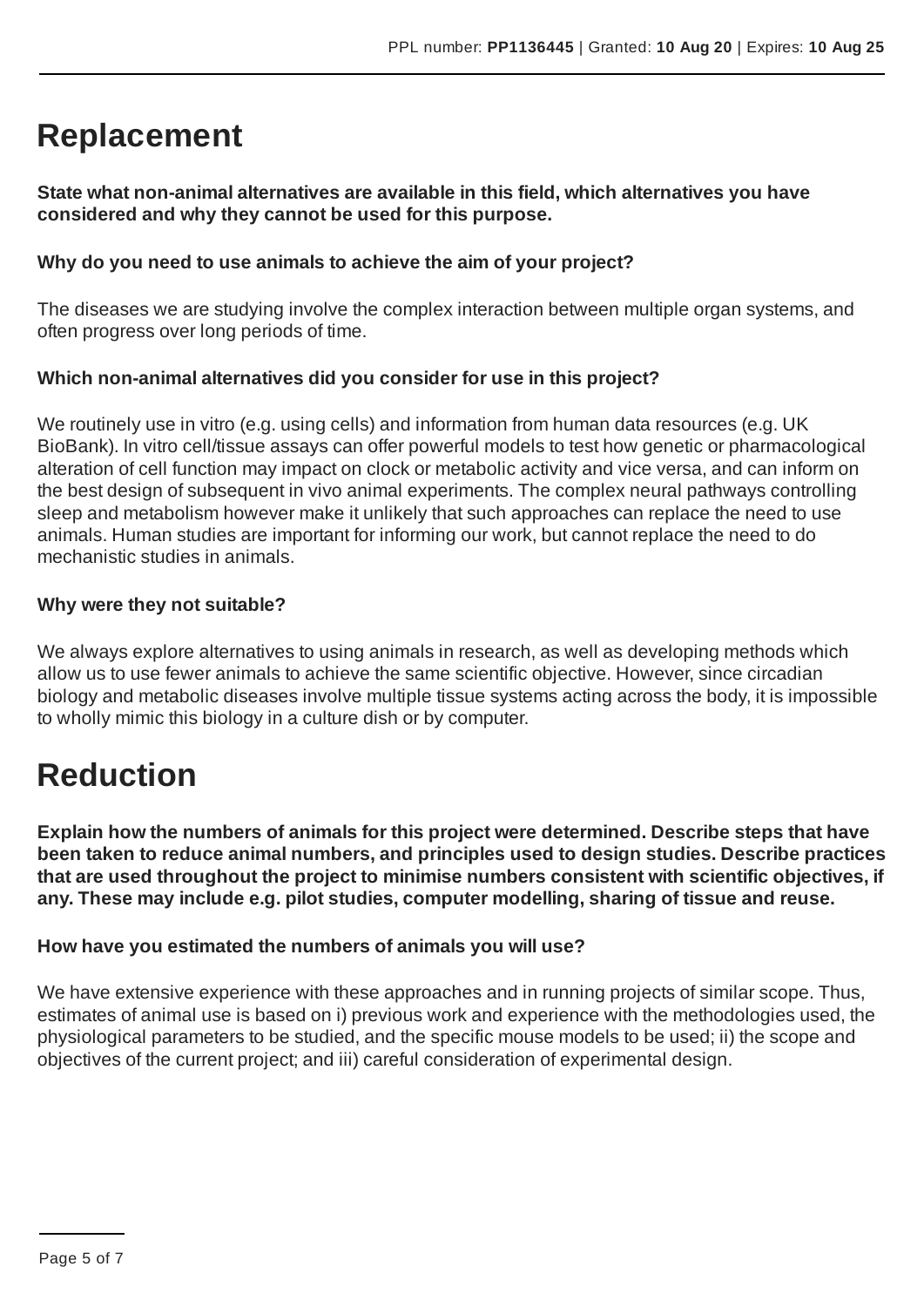#### **What steps did you take during the experimental design phase to reduce the number of animals being used in this project?**

The projected number of animals used over the 5-year duration of the licence is an estimate. At each stage of the project and within each study conducted, we will ensure that animal use is minimized. We employ careful planning of experimental design including the use of supporting purpose written software (including the National Centre for the Replacement, Refinement and Reduction of animals in research, Experimental Design Assistant). We have consulted with statisticians in preparation of this licence, and will continue to do so throughout the project.

#### **What measures, apart from good experimental design, will you use to optimise the number of animals you plan to use in your project?**

In addition to good experimental design, we work to optimise animal use wherever possible. This starts with efficient breeding of transgenic mouse lines. For example, where possible we use 'wave breeding' techniques to minimise age variation and breeding numbers, while achieving adequately powered group sizes. Where new approaches are being employed, we optimise experimental conditions through pilot studies. Wherever possible, we share tissues, data, and results with other research groups to maximise the outcome and use of each animal study.

Moreover, through continuous development of our approaches we seek to reduce the use of animals. For example, our development of novel mouse lines which allow longitudinal measures of gene or protein expression (via bioluminescence) to be collected from individual animals rather than requiring many animals to be studies at numerous discrete time points.

### **Refinement**

**Give examples of the specific measures (e.g., increased monitoring, post-operative care, pain management, training of animals) to be taken, in relation to the procedures, to minimise welfare costs (harms) to the animals. Describe the mechanisms in place to take up emerging refinement techniques during the lifetime of the project.**

#### **Which animal models and methods will you use during this project? Explain why these models and methods cause the least pain, suffering, distress, or lasting harm to the animals.**

This project focuses on mammalian physiology with all our studies being conducted in mice. Our scientific objectives require us to examine whole animal physiology in adult animals over both short and long-term time frames. The methods we use are, for the most part, non-invasive or involve only temporary discomfort due to surgical implantation of a monitoring device (e.g. to monitor heart rate). Animals may also be provided with alternative diets (e.g. to drive obesity), but these conditions do not themselves lead to suffering and/or distress. To minimise any impact to the animals, we always end the studies as soon as the study objectives have been met. Our researchers are well trained and experienced in animal behaviour and physiology; this reduces stress to the animals under study, and ensures that animals are well monitored and cared for.